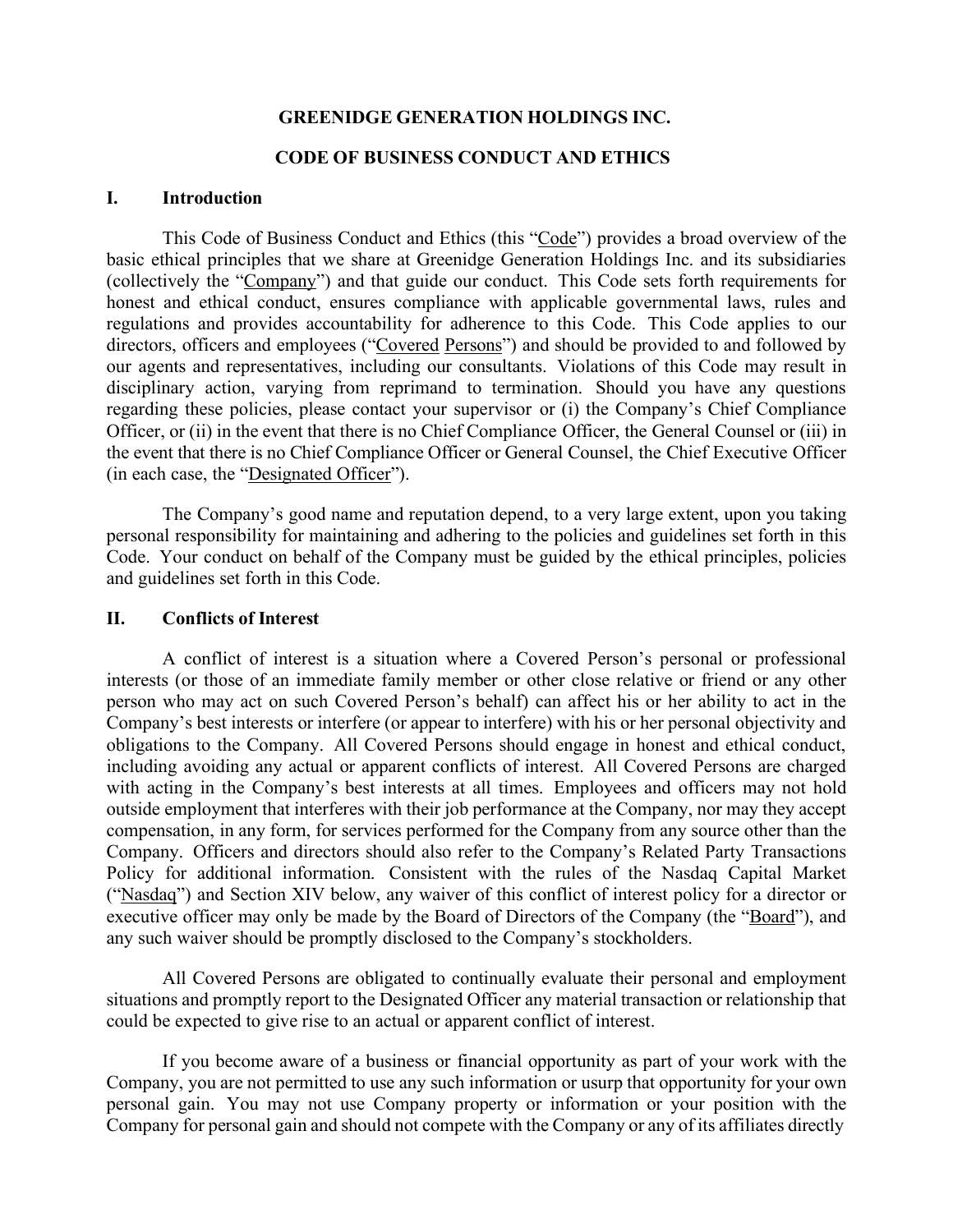or indirectly.

#### **III. Record-Keeping**

We require honest and accurate recording and reporting of information in order to make responsible business decisions. We document and record our business expenses accurately. In the filing of expense reports, Covered Persons must distinguish between personal and business travel expenses, business conference expenses and business entertainment expenses. Questionable expenses should be discussed with the appropriate personnel in our accounting department. All of our books, records, accounts and financial statements are maintained in reasonable detail, appropriately reflect our transactions and conform both to applicable legal requirements (including generally accepted accounting principles) and to our system of internal controls.

We avoid exaggeration, derogatory remarks, guesswork or inappropriate characterizations of people and companies in our business records and communications. No entry may be made that intentionally hides or disguises the true nature of any transaction. No unrecorded fund, reserve, asset or special account shall be established or maintained for any purpose. No false or fictitious entries shall be made in books, records, accounts or in Company communications for any reason.

All records, including but not limited to accounting and financial records, must be maintained in compliance with applicable statutory, regulatory and contractual requirements, as well as our record retention policies. In accordance with those policies, in the event of any litigation or governmental investigation concerning our records or communications, please consult with the Designated Officer if you have any questions.

#### **IV. Public Reporting**

We are a public company and as a result file reports and other documents with the Securities and Exchange Commission (the "SEC") and Nasdaq, on which our common stock trades. In addition, we issue press releases and make other public statements in accordance with the Company's Corporate Disclosure Policy that include financial and other information about our business, financial condition and results of operations. We endeavor to make full, fair, accurate, timely and understandable disclosures in reports and documents we file with, or submit to, the SEC and in our press releases and public communications.

We require cooperation and open communication with our auditors. It is illegal to take any action to fraudulently influence, coerce, manipulate or mislead any auditor engaged in the performance of an audit of our financial statements.

The laws and regulations applicable to filings made with the SEC, including those applicable to accounting matters, are complex. While the ultimate responsibility for the information included in these filings rests with Company management, numerous other employees participate in the preparation of these filings or provide information included in these filings. We maintain Disclosure Controls and Procedures to ensure that the information included in these filings is collected and communicated to Company management in order to permit timely disclosure of such information.

If you are requested by Company management or the Disclosure Committee as established and constituted by the Board from time to time (the "Disclosure Committee") to provide, review or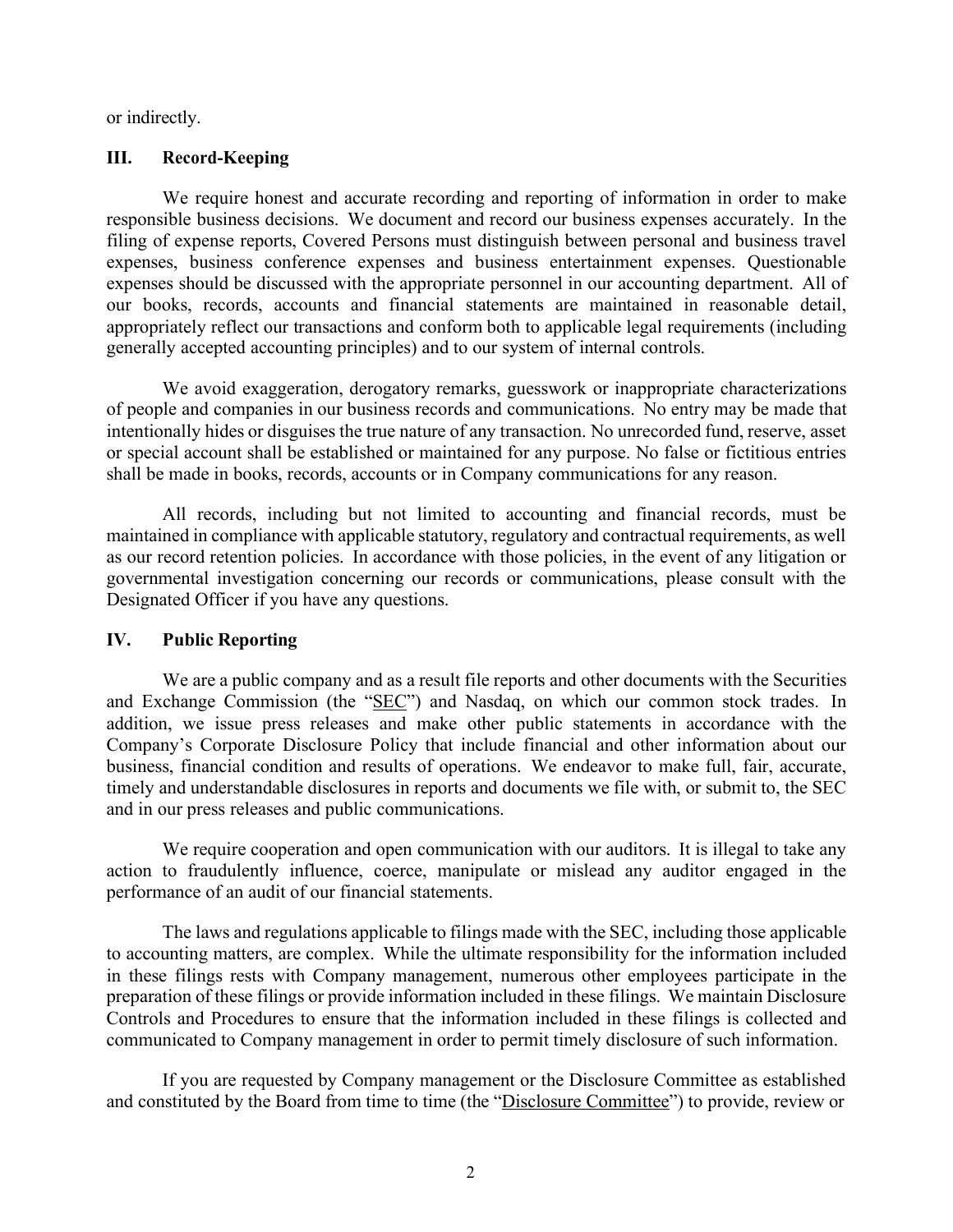certify information in connection with the preparation of a filing to be made with the SEC, you must provide the requested information in a full, accurate and timely manner. Moreover, even in the absence of a specific request, you should report to the Disclosure Committee any significant information that you believe should be considered for disclosure in our filings with the SEC.

If you have questions or are uncertain as to how our Disclosure Controls and Procedures may apply in a specific circumstance, promptly contact your supervisor or the Designated Officer. Additional information regarding how to report your questions or concerns (including on a confidential, anonymous basis) is included in Section XIII below.

## **V. Competition and Fair Dealing**

We compete fairly and honestly. We do not engage in unethical or illegal business practices such as stealing proprietary information, possessing trade secret information that was obtained without the owner's consent or inducing disclosure of this type of information by past or present employees of other companies. We must never take unfair advantage of others through manipulation, concealment, abuse of privileged information, misrepresentation of material facts or any other unfair dealing practice. Any questions or concerns a Covered Person may have about competitive activity must be discussed and resolved with the Designated Officer.

#### **VI. Discrimination and Harassment**

The diversity of our employees is a tremendous asset. We provide equal opportunity in all aspects of employment and will not tolerate discrimination or harassment of any kind. The Company is committed to providing a workplace free of discrimination and harassment based on race, color, religion, age, gender, national origin, ancestry, sexual orientation, disability, veteran status or any other basis prohibited by applicable law. Examples include derogatory comments based on a person's protected class, sexual harassment and unwelcome sexual advances. Similarly, offensive or hostile working conditions created by such harassment or discrimination will not be tolerated. Concerns or reports of any discrimination or harassment should be raised through the appropriate reporting channels set forth in Section XIV.

## **VII. Healthy and Safe Workplace**

We believe that a healthy and safe work environment is a prerequisite for all Company activities and operations. We ensure a healthy and safe work environment by complying with all applicable health and safety laws, directives, regulations and other requirements and promptly reporting accidents, injuries and unsafe equipment, practices or conditions to a supervisor or more senior manager. Company management will demonstrate health and safety leadership and help foster a culture for all employees to embrace the principles in this Code and apply them to their daily work. While the ultimate responsibility for ensuring a healthy and safe work environment lies with Company management, every employee of the Company has an individual responsibility to understand and comply with this Code to help create a healthy and safe workplace for us all. We will provide all employees and officers with access to sufficient training, resources and systems as necessary to ensure a healthy and safe work environment. Employees should immediately report any unsafe conditions or activities pursuant to the appropriate reporting channels set forth in Section XIV.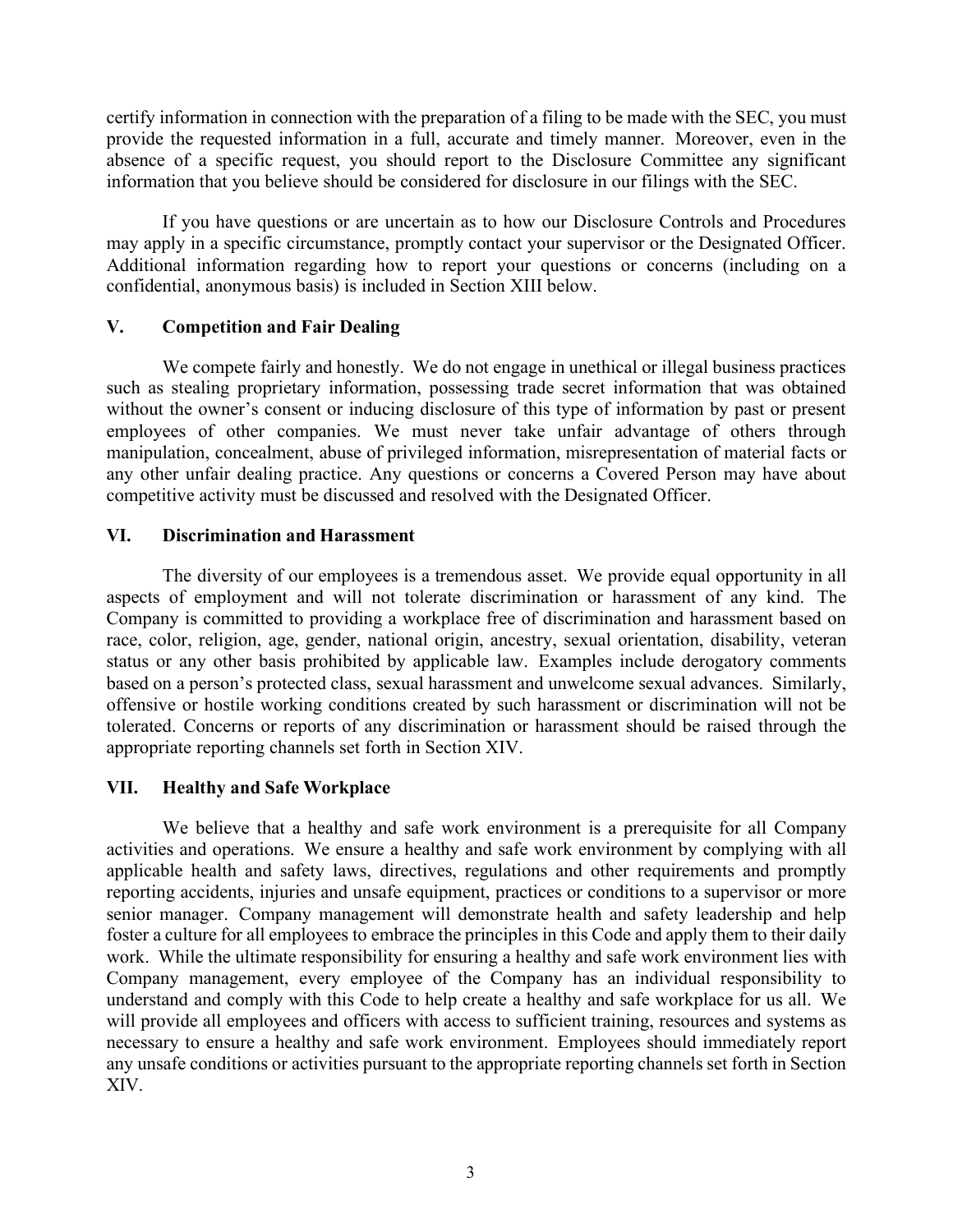We do not permit violence or threatening behavior in the workplace. Examples of such behavior may include conduct such as bullying, cyberbullying, teasing and abusive and other aggressive behaviors. Workplace violence is not only an employee health and safety issue but also may be a criminal law issue. Consequently, workplace violence and threatening behaviors will not be tolerated, and every incident will be investigated.

We expect all employees to report to work in a condition suitable for performing our duties at our best, free from the influence of illegal drugs, alcohol and other mood-altering substances. Abuse of illegal drugs, alcohol and other mood-altering substances poses a substantial risk to the health and safety of our employees and property. As such, we do not tolerate the use of such substances in the workplace.

#### **VIII. Protection and Proper Use of Company Assets**

Theft, carelessness and waste of Company assets have a direct impact on our profitability and should be avoided. Any suspected incident of fraud or theft should be promptly reported to your supervisor or, if appropriate, the Designated Officer for investigation.

We carefully safeguard our confidential information. Unauthorized use or distribution of confidential information is prohibited and could also be a violation of applicable law, resulting in civil or even criminal penalties.

Also essential to our success as a Company is our ability to develop and increasingly use state-of-the art technology in day-to-day operations. The Company's intellectual property is one of its most valuable assets. Intellectual property refersto creations of the human mind that are protected by various national laws and international treaties. Intellectual property includes copyrights, patents, trademarks, trade secrets, design rights, logos, expertise and other intangible industrial or commercial property. The Company's employees and representatives must protect and, when appropriate, enforce its intellectual property rights. The Company also respects intellectual property belonging to third parties. It is the Company's policy not to knowingly infringe upon the intellectual property rights of others.

#### **IX. Protection of the Environment**

The Company is also committed to the protection of the environment, the conservation of natural resources and the minimization of any adverse impact our operations have on the environment. Our values are demonstrated by our compliance with applicable environmental legal requirements and our actions to continually build a workplace culture of sustainability. Employees and officers are also encouraged to consider economic, social and environmental factors in their day-to-day strategic planning, decision making and operations. Covered Persons are encouraged to report conditions that they perceive to be unsafe, unhealthy or hazardous to the environment.

## **X. Confidentiality**

In carrying out the Company's business, Covered Persons may learn confidential or proprietary information about the Company, its customers, distributors, suppliers or other third parties. Confidential or proprietary information includes all non-public information relating to the Company, or other companies, that would be harmful to the relevant company or useful or helpful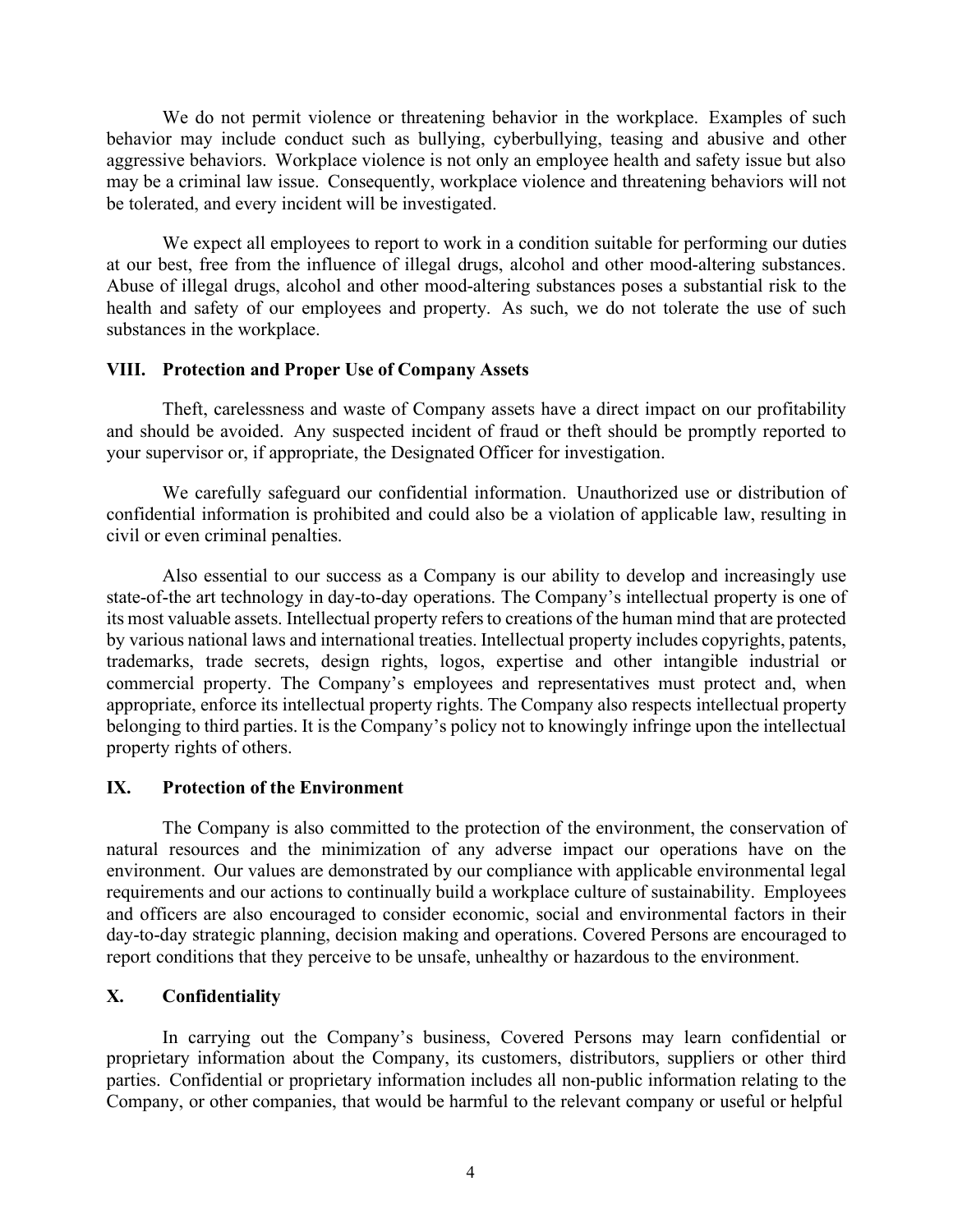to competitors if disclosed, including financial results or prospects, information provided by a third party, trade secrets, new product or marketing plans, research and development ideas, potential acquisitions or investments or information of use to our competitors or harmful to us or our customers if disclosed.

Covered Persons must maintain the confidentiality of all information so entrusted to them, except when disclosure is authorized in accordance with the Company's Corporate Disclosure Policy. In connection with this obligation, some or all of our employees will be required to execute confidentiality agreements upon commencement of employment with the Company. The terms of these confidentiality agreements (which may be contained within an agreement of employment) should be periodically reviewed for additional detail. Covered Persons must safeguard confidential information by keeping it secure, limiting access to those who have a need to know in order to do their job and avoiding discussion of confidential information in public areas. This prohibition includes, but is not limited to, inquiries made by the media, analysts, investors or others. Covered Persons may not use such information for personal gain. Any question about whether information is confidential should be directed to the Designated Officer.

#### **XI. Compliance with Laws, Rules and Regulations**

The Code serves as an important resource for the Company's employees and representatives in support of day-to-day decision making. The Code should be used as a resource when questions of legal or ethical appropriateness arise. It is not a comprehensive rulebook, but rather a statement of how the Company is committed to doing business. The Company is obligated to comply with all applicable laws, rules and regulations. It is the personal responsibility of each Covered Person to adhere to the standards and restrictions imposed by these laws, rules and regulations in the performance of his or her duties for the Company. Each Covered Person should also be alert to changes in the law or new requirements that may affect their business unit, as well as new products or services that may be subject to special legal requirements.

#### **XII. Payments to Government Personnel**

The Company is committed to complying with all applicable laws that prohibit corrupt payments to government officials and employees of government-owned or controlled businesses, including, but not limited to, the U.S. Foreign Corrupt Practices Act (the "FCPA"). In compliance with such laws, we do not give anything of value, directly or indirectly, to officials of foreign governments or foreign political candidates in order to obtain or retain business (a "Corrupt Payment"). We do not promise, offer or deliver to any foreign or domestic government employee or official or any third party any gift, favor or other gratuity that would be illegal. All allegations of corruption will be taken seriously and thoroughly investigated, with violations resulting in discipline up to and including termination.

This anti-corruption policy applies to all Covered Persons and the agents and representatives of the Company. Such persons are prohibited from (a) offering, giving, promising or authorizing someone else to offer, give or promise any Corrupt Payment, (b) offering, giving, promising or authorizing someone else to offer, give or promise a payment or anything of value to any government official without the prior written approval of the Designated Officer and (c) making a payment or giving anything of value to any government official to expedite any administrative or legal action. Such persons are required to (i) fully disclose and closely monitor payments made to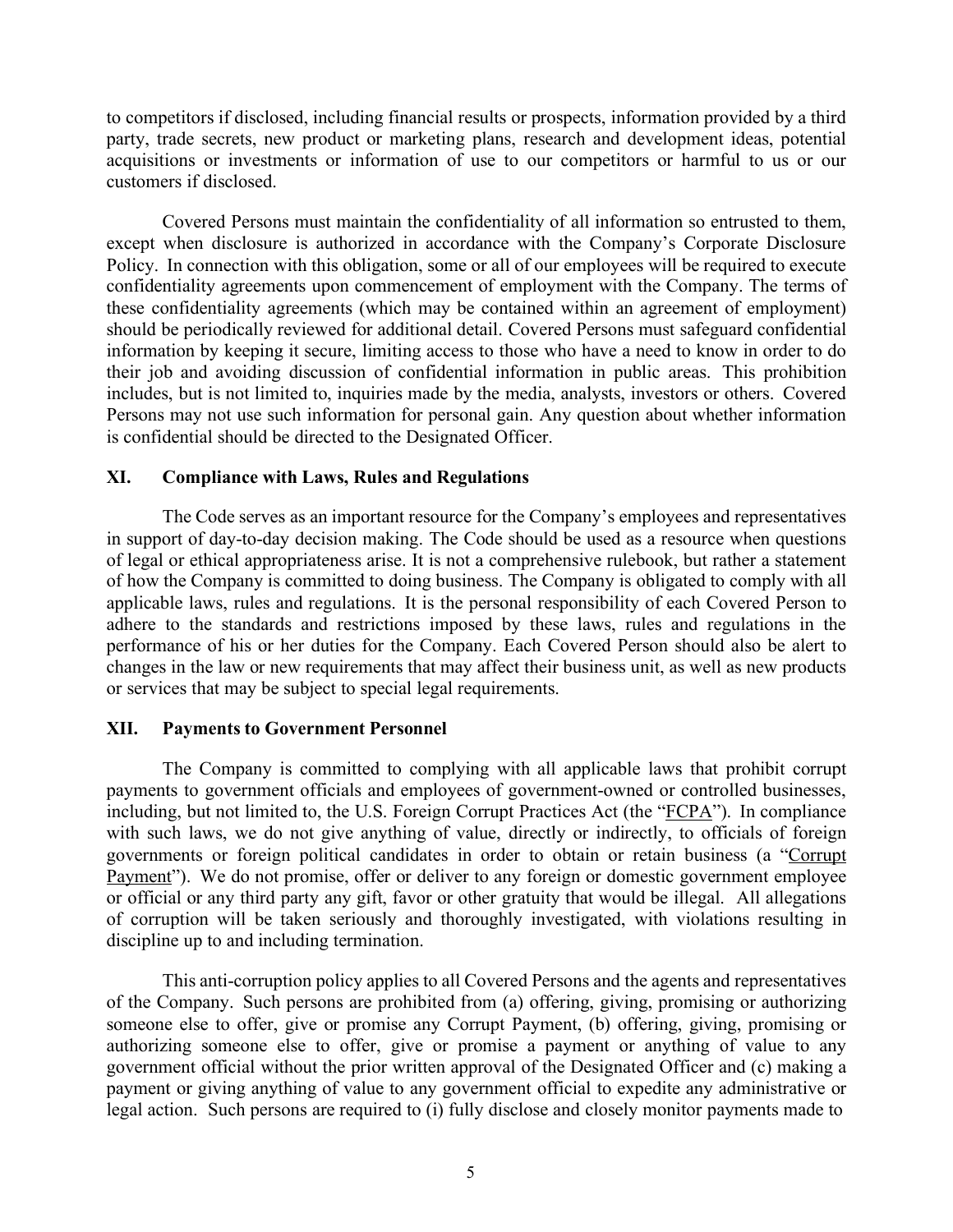any government official for legitimate purposes, (ii) maintain accurate financial books and records of all payments made to government officials and (iii) exercise due diligence when selecting persons or firms to represent the Company and require such persons to comply with the FCPA, all applicable anti-corruption laws and the terms of this anti-corruption policy.

The laws or customs of other countries in which we operate may be less clear. It is our policy to comply with those laws or customs; however, if a local law or custom seems to contradict the principles described in this Code, or if you have any questions regarding this anti-corruption policy, please contact your supervisor or the Designated Officer for further guidance.

## **XIII. Insider Trading**

Trading on inside information is a violation of federal securities law. Covered Persons in possession of material, non-public information about the Company or companies with whom we do business must abstain from trading or advising others to trade in the respective company's securities from the time that they obtain such material, non-public information until adequate public disclosure has been made regarding such information. Information is considered "material" if there is a substantial likelihood that a reasonable investor would consider it important in making a decision to buy, sell or hold a security or where such information is likely to have a significant effect on the market price of the security. To use non-public information for personal financial benefit or to "tip" others, including family members, who might make an investment decision based on this information is not only unethical but also illegal. Covered Persons who trade stock based on material, non-public information can be personally liable for damages totaling up to three times the profit made or loss avoided by the respective Covered Persons.

For additional information, please refer to the Company's Insider Trading Policy.

# **XIV. Reporting Illegal or Unethical Behavior**

In order to encourage reports of illegal or unethical behavior (including violations of this Code), we keep all reports confidential and do not allow retaliation for good faith reports of possible misconduct by others. It is also our duty to cooperate in internal investigations of alleged misconduct. If you observe or suspect any corrupt activity, please contact the Designated Officer immediately to report such activity. The Company does not tolerate retaliation against anyone who makes such a report in good faith. For further details, please refer to the Company's Reporting and Non-Retaliation Policy.

A report may be made anonymously to our toll-free confidential hotline (the "Whistleblower Hotline") that operates 24 hours per day, seven days per week and 365 days per year at the following website or telephone number:

Website: https://app.integritycounts.ca/org/support

Phone: 1-866-921-6714

We must all work to ensure prompt and consistent action against unethical or illegal behavior. Oftentimes a violation of this Code will be easy to recognize and should be promptly reported to a supervisor or, if appropriate, the Designated Officer. However, in some situations, it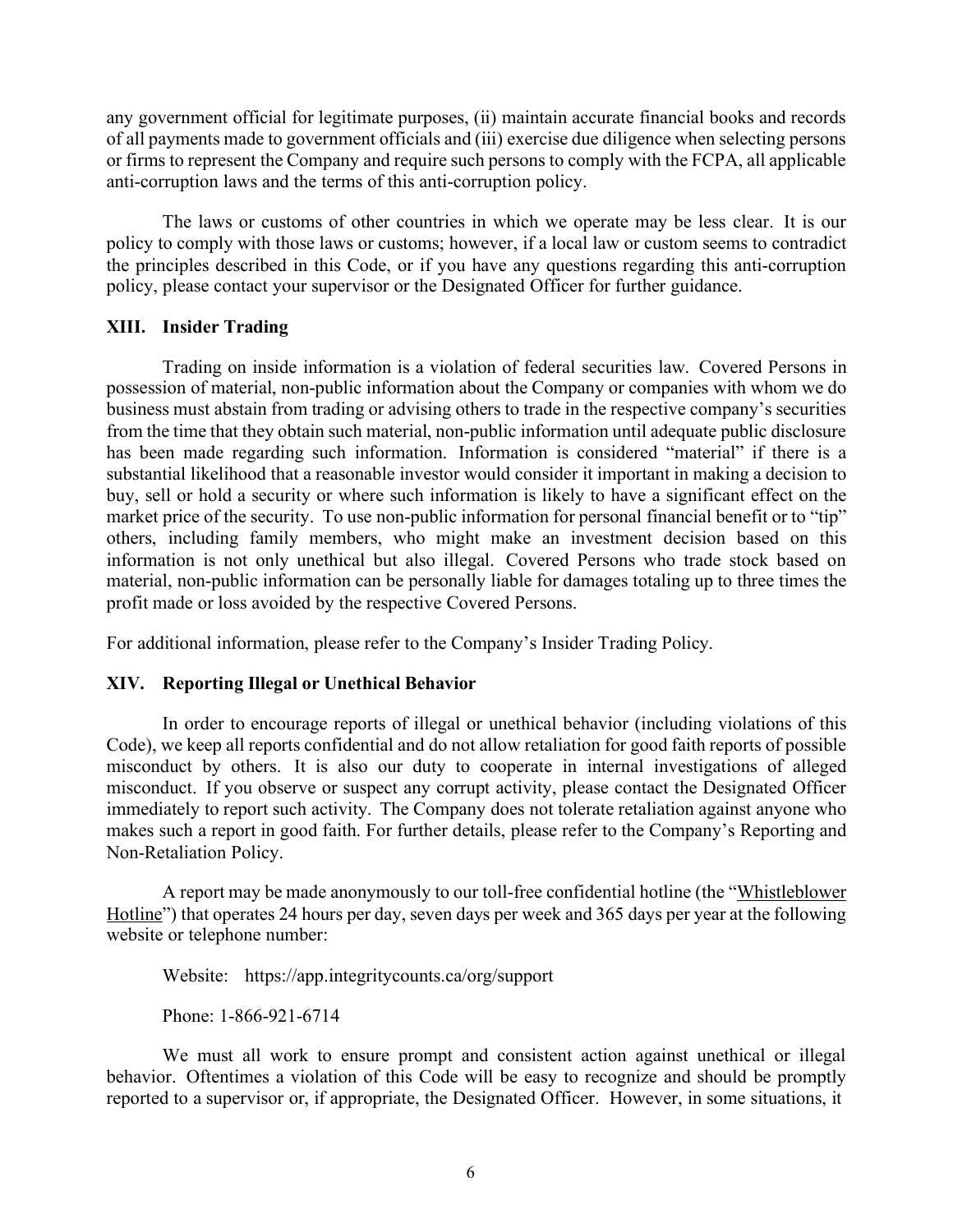may be more difficult to determine whether certain conduct is unethical or illegal. Since none of us can anticipate every situation that will arise, it is important that we have a way to approach a new or sensitive question or concern. Here are some questions that can be asked:

- (1) *What do I need to know?* In order to reach the right solutions, we must be as fully informed as possible.
- (2) *What specifically am I being asked to do? Does it seem unethical or improper?*  This will focus the inquiry on the specific action in question and the available alternatives. Use good judgment and common sense. If something seems unethical or improper, it probably is.
- (3) *What is my responsibility?* In most situations, there is shared responsibility. It may help to get others involved and discuss the issue.
- (4) *Have I discussed the issue with a supervisor?* This is the basic guidance for all situations. In many cases, a supervisor will be more knowledgeable about the question and will appreciate being brought into the decision-making process. Remember that it is the supervisor's responsibility to help solve problems.
- (5) *Should I seek help from Company management?* In any case in which it may not be appropriate to discuss an issue with your supervisor, or where you would not be comfortable approaching your supervisor with your question, discuss it with the Designated Officer. If for some reason you do not believe that your concerns have been appropriately addressed, you may then seek advice from our Chief Executive Officer or Chief Financial Officer. Alternatively, we have established procedures to permit confidential, anonymous submissions of concerns regarding alleged violations of this Code, including concerns with respect to questionable accounting or auditing matters. Confidential anonymous submissions should be made through the Whistleblower Hotline or mailed directly to the Designated Officer at the principal executive office of the Company.

## **XV. Political Contributions**

Covered Persons may participate in the political process as individuals on their own time. However, they must make every effort to ensure that they do not create the impression that they speak or act on behalf of the Company with respect to political matters.

Covered Persons may not make any contribution of Company or client funds or services to any political party or committee, or to any candidate for or holder of any office of any government, unless such contribution is expressly permitted by law and has been pre-approved in writing by the Designated Officer. This prohibition covers not only direct contributions but also indirect assistance or support of candidates or political partiesthrough the purchase of tickets to special dinners or other fund-raising events, and the furnishing of any other goods, services or equipment to political parties or committees.

If a Covered Person's position in the Company requires him or her to have personal contact with governmental entities and officials on behalf of the Company, he or she should be aware of